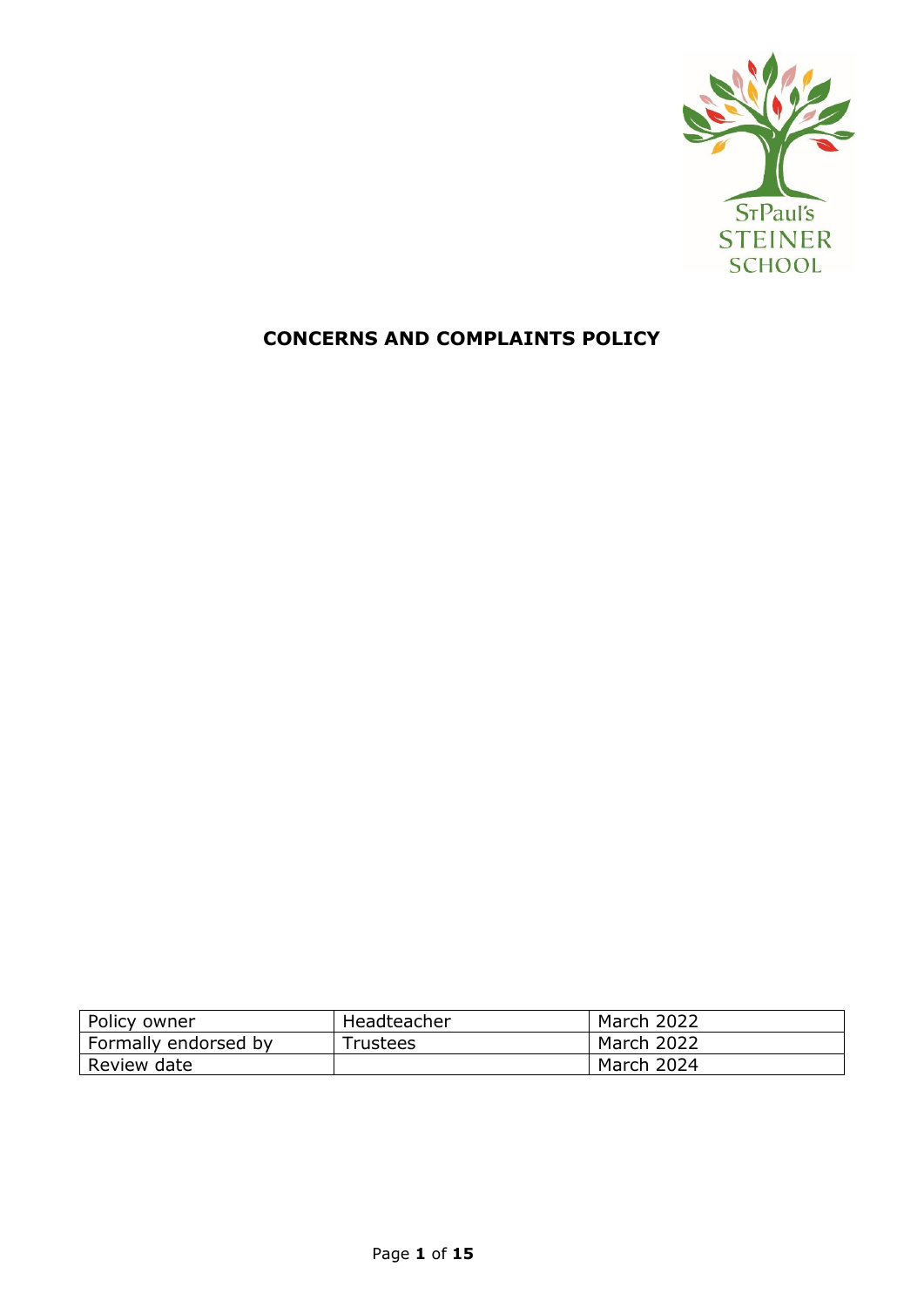#### **Concerns and Complaints Policy**

This procedure is intended to help sustain a positive ethos within our school so that problems can be listened to appropriately and resolved wherever possible. Our core purpose is to offer high quality Steiner-Waldorf education for all our children and, to improve our work, we seek to learn from our mistakes and correct them whenever this is possible.

We believe that the education of our children can be most effective when there is close co-operation, mutual trust and respect between all those involved in their upbringing and education. We welcome practical suggestions that can help us improve our provision and the way we work.

Our Concerns and complaints policy aims to deal with issues in a fair and confidential manner. We intend to respond to questions and criticisms promptly and to do all we can reasonably do to resolve any problems amicably and be solution oriented.

#### **Who can make a complaint?**

The complaints policy is based upon Part 7 of the Education (Independent School [Standards\) Regulations 2014,](http://www.legislation.gov.uk/uksi/2014/3283/schedule/made) and the EYFS, it applies to complaints from parents/carers of pupils at the school, regarding their child. This policy is made available on the website.

Unless complaints are dealt with under separate statutory procedures, (such as appeals relating to admissions, exclusions, safeguarding, staff discipline or grievances), we will use this complaints procedure.

#### **The difference between a concern and a complaint**

A concern may be defined as '*an expression of worry or doubt over an issue considered to be important for which reassurances are sought'*.

A complaint may be defined as '*an expression of dissatisfaction however made, about actions taken or a lack of action*'.

It is in everyone's interest that concerns and complaints are resolved at the earliest possible stage. Many issues can be resolved informally, without the need to use the formal stages of the complaints procedure. St Paul's Steiner School takes concerns seriously and will make every effort to resolve the matter as quickly as possible and the best way is to direct the concern or complaint to the member of staff it relates to.

If you have difficulty discussing a concern with a particular member of staff, we will respect your views. In these cases, Anna Retsler, the Head teacher or Tamara Allen, the Administration & HR Manager, will refer you to another staff member. Similarly, if the member of staff directly involved feels unable to deal with a concern, Anna Retsler will refer you to another staff member. The member of staff may be more senior but does not have to be. The ability to consider the concern objectively and impartially is more important.

We understand however, that there are occasions when people would like to raise their concerns formally. In this case, St Paul's Steiner School will attempt to resolve the issue internally, through the stages outlined within this complaints procedure.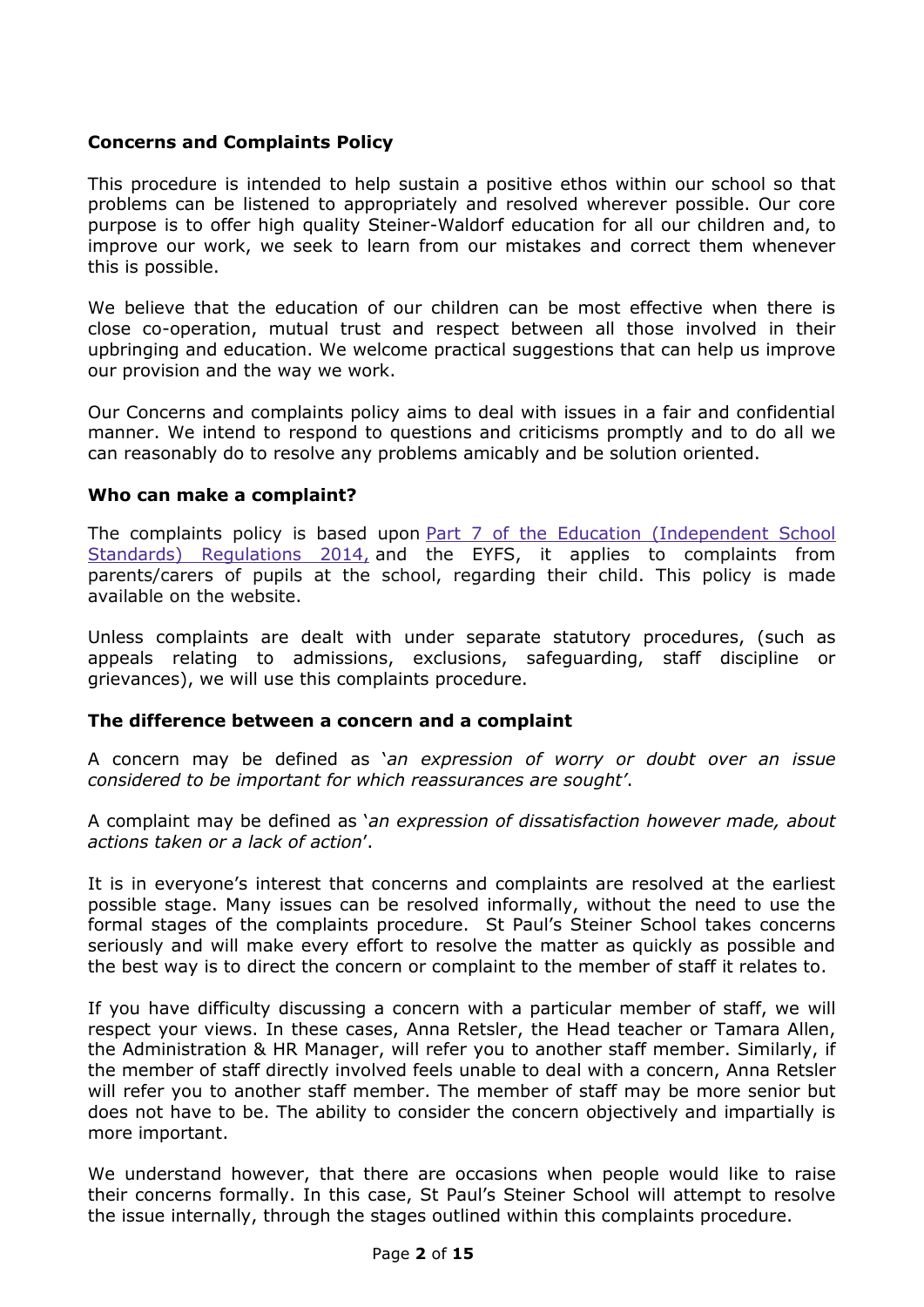#### **How to raise a concern or make a complaint**

A concern or complaint can be made in person, in writing or by telephone.

For ease of use, a template complaint form is included at the end of this procedure. If you require help in completing the form, please contact the school office.

In accordance with equality law, we will consider making reasonable adjustments if required, to enable complainants to access and complete this complaints procedure. For instance, providing information in alternative formats, assisting complainants in raising a formal complaint or holding meetings in accessible locations.

Parents/carers often feel emotional when discussing an issue that affects their child. This is wholly understandable. However the teachers need to be treated with dignity and respect at their place of work.

#### **Anonymous complaints**

We will not normally investigate anonymous complaints. However, the head teacher or Chair of Trustees, if appropriate, will determine whether the complaint warrants an investigation.

### **Time scales**

You must raise the complaint within three months of the incident or, where a series of associated incidents have occurred, within three months of the last of these incidents. We will consider complaints made outside of this time frame if exceptional circumstances apply. Parents who have left the school can only make a complaint using this procedure, if the process started when the pupil was on roll.

#### **Complaints received outside of term time**

We will consider complaints made outside of term time to have been received on the first school day after the holiday period. Please note that complaints received at the end of a term may be resolved the following, as we need certain amount of school days to fairly investigate any issues.

#### **Scope of this complaints procedure**

This procedure covers all complaints about the Kindergarten and School provision by St Paul's Steiner School other than complaints that are dealt with under other statutory procedures, including those listed below.

| <b>Exceptions</b>                              | Who to contact                                                                                                                                                                         |  |  |  |
|------------------------------------------------|----------------------------------------------------------------------------------------------------------------------------------------------------------------------------------------|--|--|--|
| Admissions<br>schools                          | to   Concerns about admissions should be handled through a separate<br>process – through the Admissions' appeals process.<br>See<br>Admissions policy.                                 |  |  |  |
| require a Child<br>Protection<br>Investigation | Matters likely to   Complaints about child protection matters are handled under our<br>child protection and safeguarding policy and in accordance with<br>relevant statutory quidance. |  |  |  |
|                                                | The Headteacher (Anna Retsler) will handle serious allegations                                                                                                                         |  |  |  |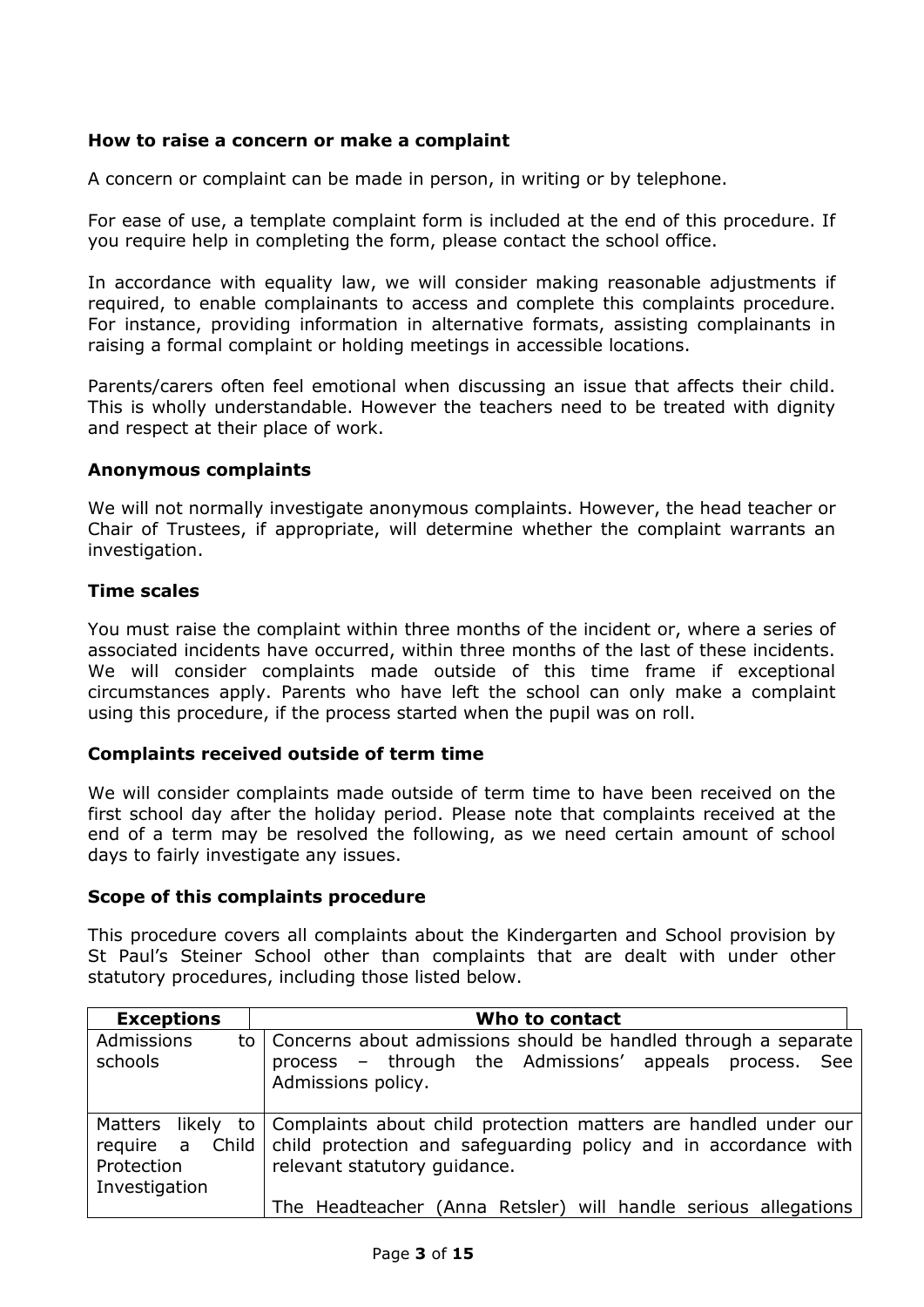|                                                | against a member of staff.                                                                                                                                                                                |  |  |  |
|------------------------------------------------|-----------------------------------------------------------------------------------------------------------------------------------------------------------------------------------------------------------|--|--|--|
|                                                | If you have serious concerns, you may wish to contact the local<br>authority designated officer (LADO) who has local responsibility for<br>safeguarding or the Multi-Agency Safeguarding Hub (MASH).      |  |  |  |
| <b>Exclusion</b><br>children<br>from<br>school | of The school has a separate procedure for Exclusion, as part of the<br>Behaviour policy.                                                                                                                 |  |  |  |
| Fees                                           | This process should not be used to avoid or delay payment of any<br>sum due under Parent contract. See Finance policy.                                                                                    |  |  |  |
| Whistleblowing                                 | We have an internal whistleblowing procedure for all<br>our<br>employees, including temporary staff and contractors.<br>Please see separate Whistleblowing policy.                                        |  |  |  |
| Staff grievances                               | Complaints from staff will be dealt with under the school's internal<br>grievance procedure.                                                                                                              |  |  |  |
| Staff conduct                                  | Complaints about staff will be dealt with under the school's internal<br>disciplinary procedures, if appropriate. These will be handled by<br>the Headteacher, Anna Retsler.                              |  |  |  |
|                                                | Complainants will not be informed of any disciplinary action taken<br>against a staff member as a result of a complaint. However, the<br>complainant will be notified that the matter is being addressed. |  |  |  |

If other bodies are investigating aspects of the complaint, for example the police, local authority (LA) safeguarding teams or Tribunals, this may impact on our ability to adhere to the timescales within this procedure or result in the procedure being suspended until those public bodies have completed their investigations. If this happens, we will inform you of a proposed new timescale.

If a complainant commences legal action against St Paul's Steiner School in relation to their complaint, we will consider whether to suspend the complaints procedure until those legal proceedings have concluded.

#### **Resolving complaints**

At each stage in the procedure, St Paul's Steiner School wants to resolve the complaint. If appropriate, we will acknowledge that the complaint is upheld in whole or in part. In addition, we may offer one or more of the following:

- an explanation
- an admission that the situation could have been handled differently or better
- an assurance that we will try to ensure the event complained of will not recur
- an explanation of the steps that have been or will be taken to help ensure that it will not happen again and an indication of the timescales within which any changes will be made
- an undertaking to review school policies in light of the complaint
- an apology.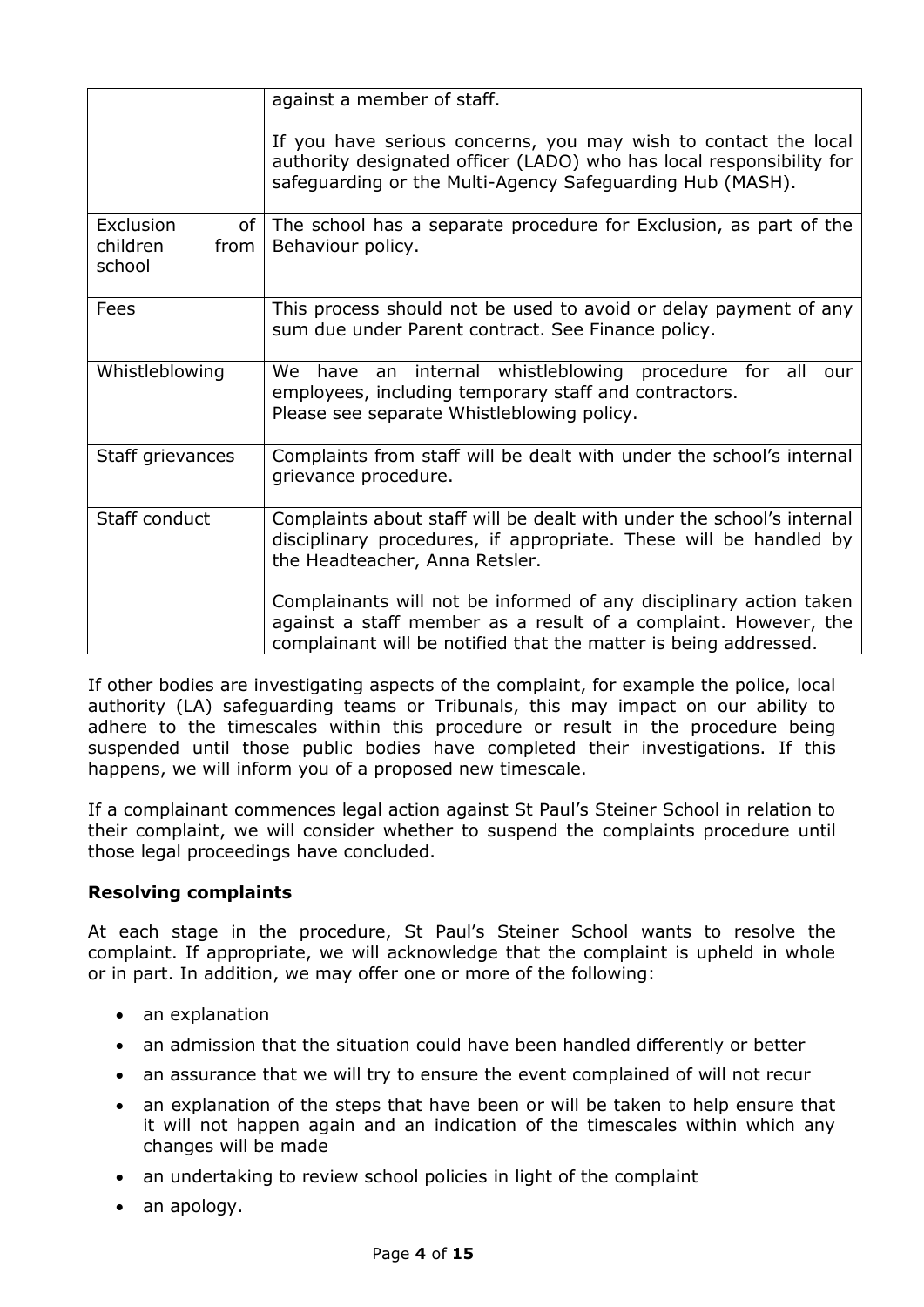### **Withdrawal of a complaint**

If a complainant wants to withdraw their complaint, we will ask them to confirm this in writing.

#### **Stage 1 – Informal complaints**

It is to be hoped that most concerns can be expressed and resolved on an informal basis.

Concerns should be raised directly with either the Kindergarten or class teacher, subject lead or head teacher. Complainants should not approach individual trustees to raise concerns or complaints. They have no power to act on an individual basis and it may also prevent them from considering complaints at Stage 3 of the procedure.

At the conclusion of their investigation, the appropriate person investigating the stage 1 complaint will provide an informal written response within 15 school days of the date of receipt of the Stage 1 complaint.

#### **Mediation**

If your concern is complex, or cannot be resolved in this way, we offer the services of independent mediators. Working in consultation with the school, the mediators aim to provide a secure, confidential process intended to assist good communication and to help find appropriate resolution. Mediation can take place when all those involved agree to it.

Mediators will not retain notes of matters discussed during the process of mediation, except in the form of any agreed outcomes, which we do in order to ensure that these can be followed up.

While we would not wish to put a fixed timescale to matters of concern, we would normally expect any informal concerns to be resolved speedily. If mediation is used, the entire process would normally be completed within 20 working days. You will be consulted and your agreement sought for any extension.

If the issue remains unresolved, the next step is to make a formal complaint.

#### **Stage 2 – Formal complaints**

Formal complaints must be made to the head teacher (unless they are about the head teacher), via the school office. This should be done in writing. The Complaint Form supports this process.

The head teacher will record the date the complaint is received and will acknowledge receipt of the complaint in writing (either by letter or email) within 5 school days.

Within this response, the head teacher will seek to clarify the nature of the complaint, ask what remains unresolved and what outcome the complainant would like to see. The head teacher can consider whether a face to face meeting is the most appropriate way of doing this. If possible, a resolution will be reached at this stage.

*Note: The head teacher may delegate the investigation to another member of the school's senior leadership team but not the decision to be taken.*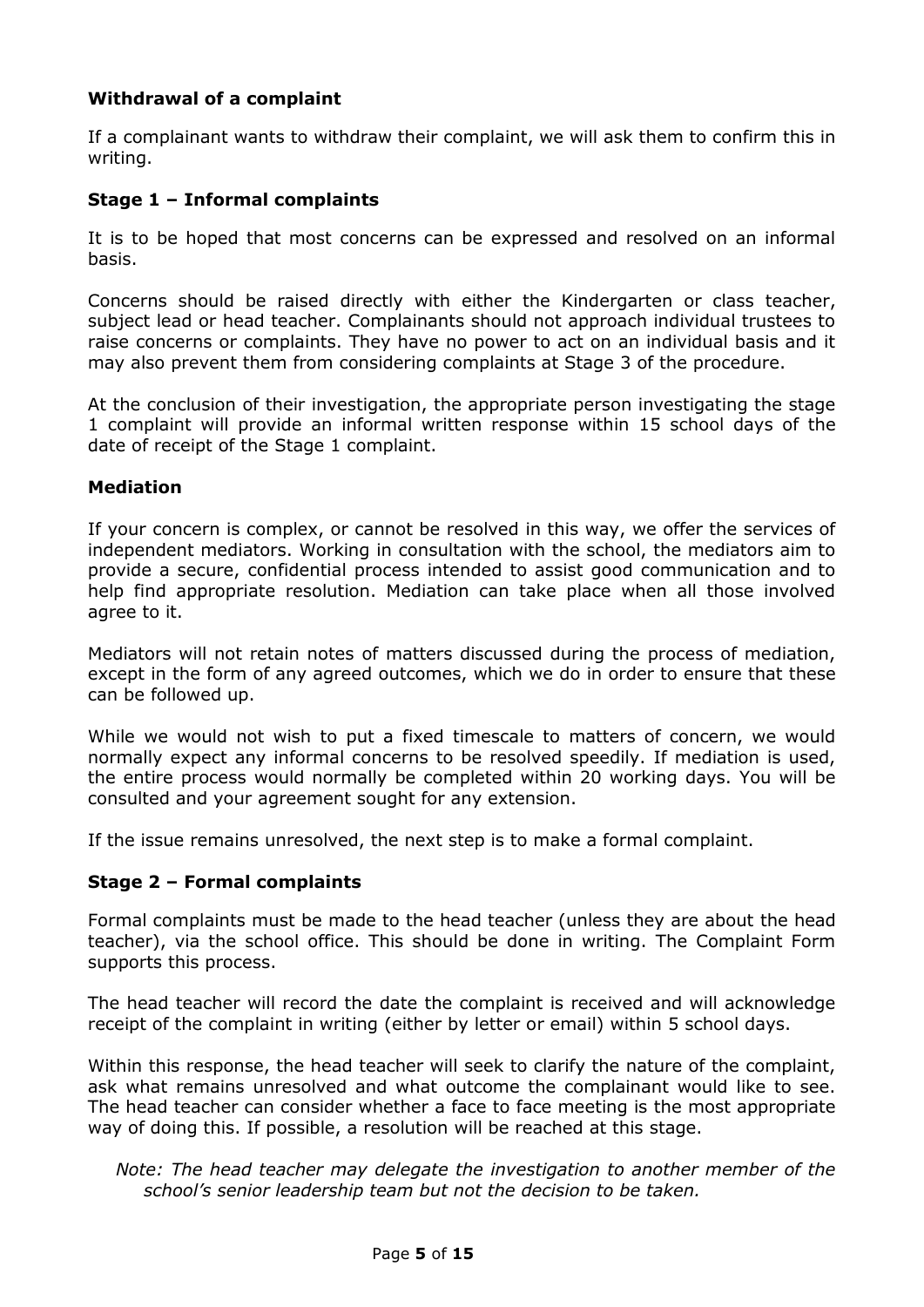During the investigation, the head teacher (or investigator) will:

- if necessary, interview those involved in the matter and/or those complained of, allowing them to be accompanied if they wish
- keep a written record of any meetings/interviews in relation to their investigation.

At the conclusion of their investigation, the head teacher will in most cases provide a formal written response within 15 school days of the date of receipt of the complaint.

If the headteacher is unable to meet this deadline, they will provide the complainant with an update and revised response date.

The response will detail any actions taken to investigate the complaint and provide a full explanation of the decision made and the reason(s) for it. Where appropriate, it will include details of actions St Paul's Steiner School will take to resolve the complaint.

The head teacher will advise the complainant of how to escalate their complaint should they remain dissatisfied with the outcome of Stage 2.

If the complaint is about the head teacher, a suitably skilled trustee will be appointed to complete all the actions at Stage 2.

Complaints about the headteacher must be made to the Clerk by emailing [clerk@stpaulssteinerschool.org.](mailto:clerk@stpaulssteinerschool.org)

#### **Stage 3 – Panel Hearing**

If the complainant is dissatisfied with the outcome at Stage 2 and wishes to take the matter further, they can escalate the complaint to Stage 3 – a panel hearing consisting of at least three people who were not directly involved in the matters detailed in the complaint with one panel member who is independent of the management and running of the school. This is the final stage of the complaints procedure.

A request to escalate to Stage 3 must be made to the Clerk, by emailing [clerk@stpaulssteinerschool.org,](mailto:clerk@stpaulssteinerschool.org) within 10 school days of receipt of the Stage 2 response.

The Clerk will record the date the complaint is received and acknowledge receipt of the complaint in writing (either by letter or email) within 5 school days.

Requests received outside of this time frame will only be considered if exceptional circumstances apply.

The Clerk will write to the complainant to inform them of the date of the meeting. They will aim to convene a meeting within 15 school days of receipt of the Stage 2 request. If this is not possible, the Clerk will provide an anticipated date and keep the complainant informed.

If the complainant rejects the offer of three proposed dates, without good reason, the Clerk will decide when to hold the meeting. It will then proceed in the complainant's absence on the basis of written submissions from both parties.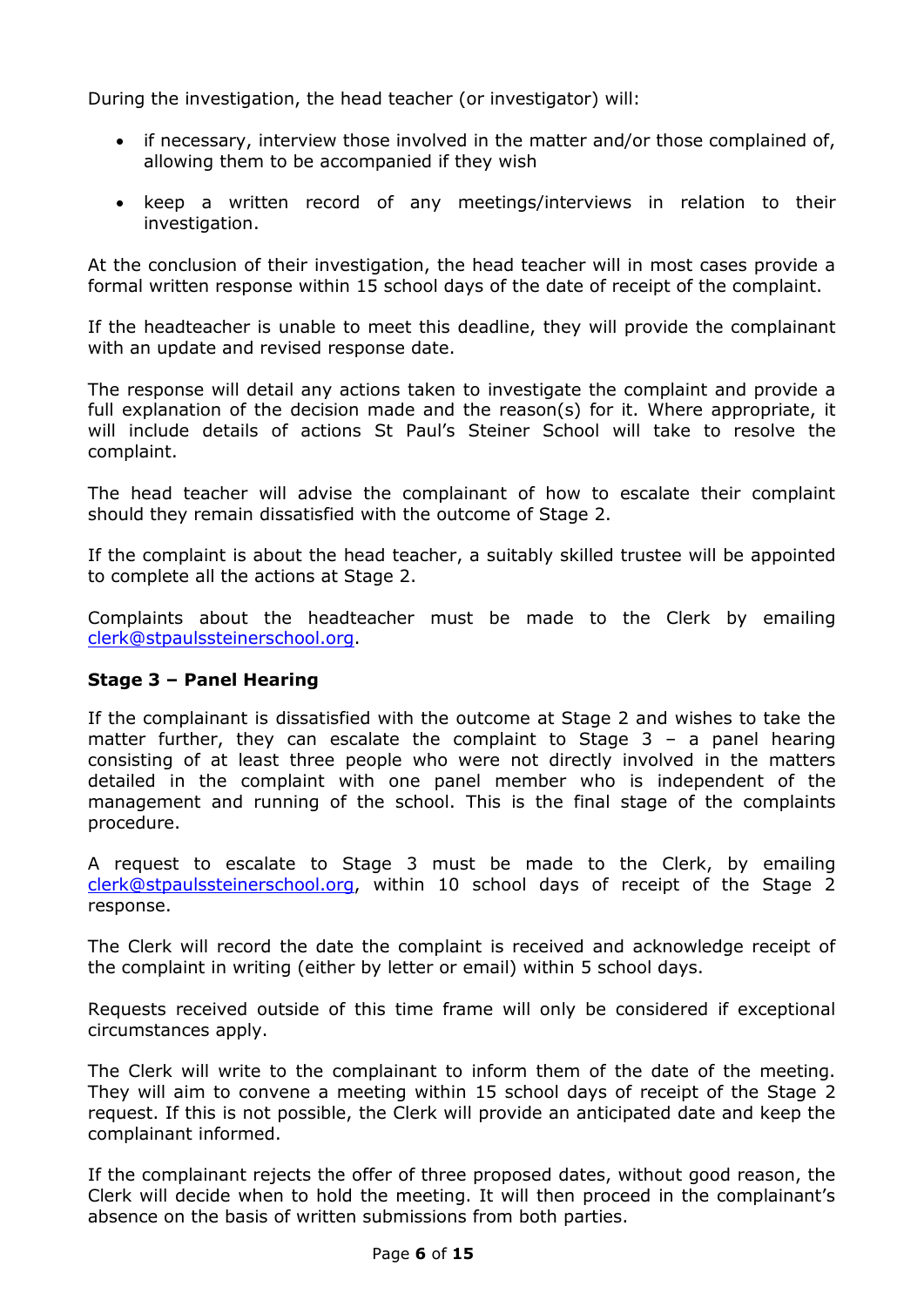A complainant may bring someone along to the panel meeting to provide support. This can be a relative or friend. Generally, we do not encourage either party to bring legal representatives to the committee meeting. However, there may be occasions when legal representation is appropriate.

For instance, if a school employee is called as a witness in a complaint meeting, they may wish to be supported by union and/or legal representation.

*Note: Complaints about staff conduct will not generally be handled under this complaints procedure. Complainants will be advised that any staff conduct complaints will be considered under (Human Resources) staff disciplinary procedures, if appropriate, but outcomes will not be shared with them.* 

Representatives from the media are not permitted to attend.

At least 10 school days before the meeting, the Clerk will:

- confirm and notify the complainant of the date, time and venue of the meeting, ensuring that, if the complainant is invited, the dates are convenient to all parties and that the venue and proceedings are accessible
- request copies of any further written material to be submitted to the committee at least 5 school days before the meeting.

Any written material will be circulated to all parties at least 5 school days before the date of the meeting. The committee will not normally accept, as evidence, recordings of conversations that were obtained covertly and without the informed consent of all parties being recorded.

The committee will also not review any new complaints at this stage or consider evidence unrelated to the initial complaint to be included. New complaints must be dealt with from Stage 1 of the procedure.

The meeting will be held in private. Electronic recordings of meetings or conversations are not normally permitted unless a complainant's own disability or special needs require it. Prior knowledge and consent of all parties attending must be sought before meetings or conversations take place. Consent will be recorded in any minutes taken.

The committee will consider the complaint and all the evidence presented. The committee can:

- uphold the complaint in whole or in part
- dismiss the complaint in whole or in part.

If the complaint is upheld in whole or in part, the committee will:

- decide on the appropriate action to be taken to resolve the complaint
- where appropriate, recommend changes to the school's systems or procedures to prevent similar issues in the future.

The Chair of the Committee will provide the complainant and St Paul's Steiner School with a full explanation of their decision and the reason(s) for it, in writing, within 15 school days.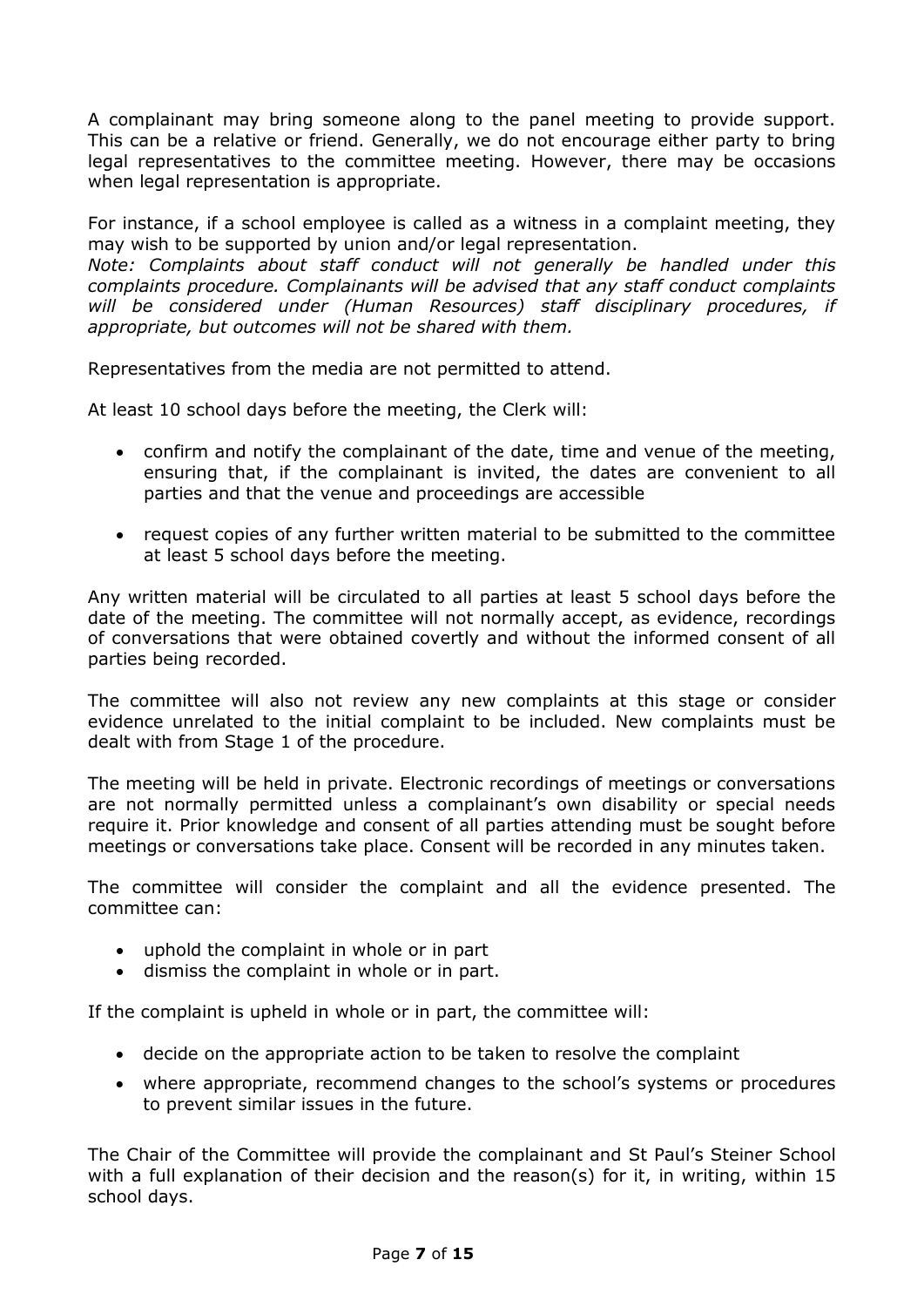The response will detail any actions taken to investigate the complaint and provide a full explanation of the decision made and the reason(s) for it. Where appropriate, it will include details of actions St Paul's Steiner School will take to resolve the complaint. The decision is final.

The panel will ensure that those findings and recommendations are sent by electronic mail or otherwise given to the complainant and, where relevant, the person complained about.

The response will also advise the complainant of next steps.

Furthermore, they will be available for inspection on the school premises by the proprietor and the head teacher.

A written record will be kept of all complaints, and of whether they are resolved at the preliminary stage or proceed to a panel hearing, along with what actions have been taken, regardless of the decision.

All correspondence, statements and records relating to individual complaints will be kept confidential except where the Secretary of State or a body conducting an inspection under section 109 of the 2008 Act requests access to them.

#### **Next Steps**

If the complainant believes the school did not handle their complaint in accordance with the published complaints procedure or they acted unlawfully or unreasonably in the exercise of their duties under education law, they can contact the Department for Education after they have completed Stage 2.

The Department for Education will not normally reinvestigate the substance of complaints or overturn any decisions made by St Paul's Steiner School. They will consider whether St Paul's Steiner School has adhered to education legislation and whether they have followed Part 7 of the Education (Independent School Standards) [Regulations 2014](http://www.legislation.gov.uk/uksi/2010/1997/schedule/1/made) and any statutory policies connected with the complaint.

In the event of dissatisfaction with the above procedures, the complainant can refer their complaint to the Department for Education or the Independent Schools Inspectorate. Details on how to contact these organisations are below:

Department for Education CAP House 9-12 Long Acre London EC1A 9HA [www.isi.net](http://www.isi.net/) 0207 600 0100

Independent Schools Inspectorate Piccadilly Gate Store Street Manchester M1 2WD. [www.education.gov.uk/contactus](http://www.education.gov.uk/contactus) 03700002288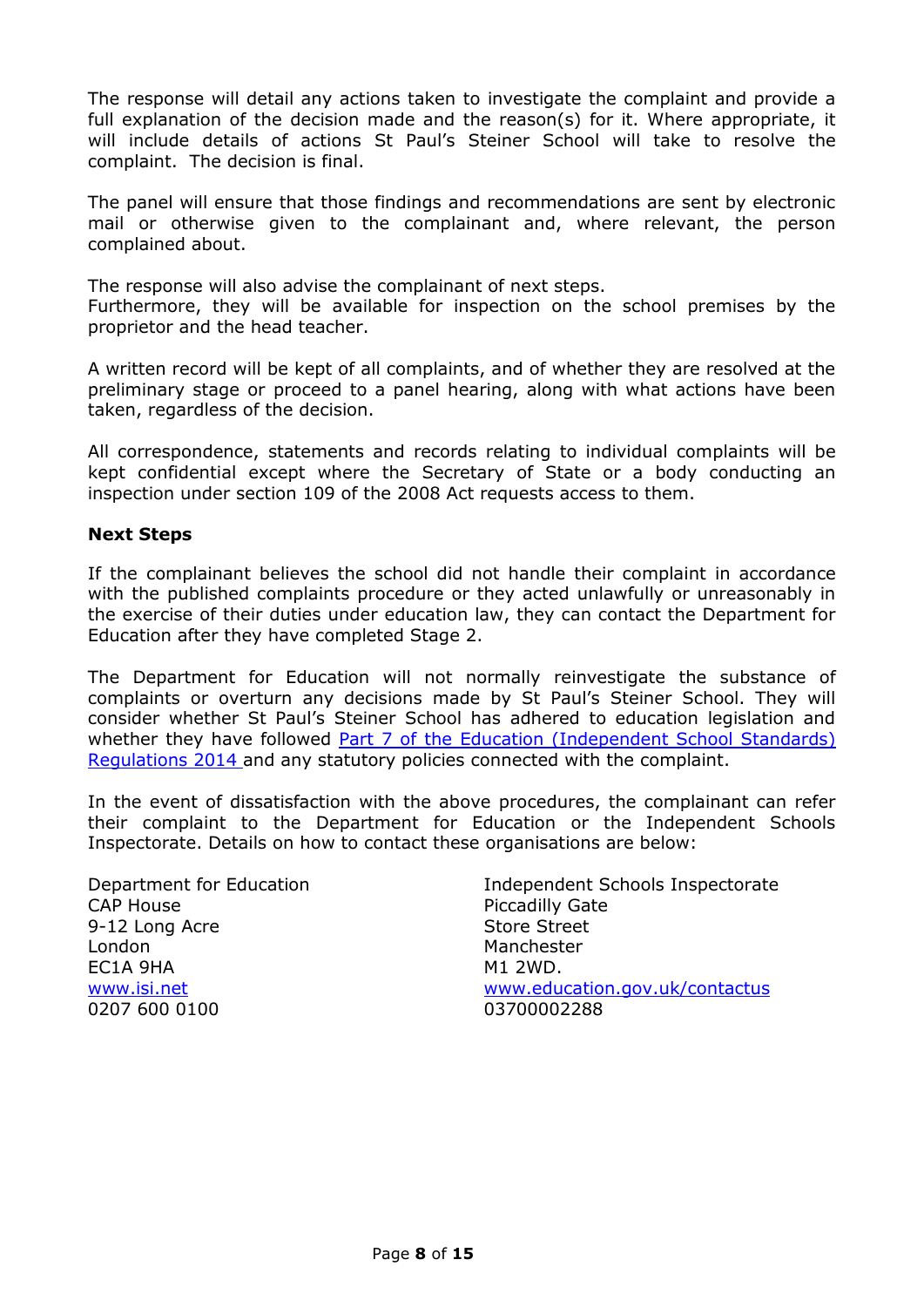## **Appendix 1**

#### **Managing serial and unreasonable complaints**

There will be occasions when despite all stages of the procedure having been followed, the complainant remains dissatisfied. In such situations, the school may inform the complainant in writing that the procedure has been exhausted and that the matter is now closed.

St Paul's Steiner School is committed to dealing with all complaints fairly and impartially, and to providing a high quality service to those who complain. We will not normally limit the contact complainants have with our school. However, we do not expect our staff to tolerate unacceptable behaviour and will take action to protect staff from that behaviour, including that which is abusive, offensive or threatening.

St Paul's Steiner School defines unreasonable behaviour as that which hinders our consideration of complaints because of the frequency or nature of the complainant's contact with the school, such as, if the complainant:

- refuses to articulate their complaint or specify the grounds of a complaint or the outcomes sought by raising the complaint, despite offers of assistance
- refuses to co-operate with the complaints investigation process
- refuses to accept that certain issues are not within the scope of the complaints procedure
- insists on the complaint being dealt with in ways which are incompatible with the complaints procedure or with good practice
- introduces trivial or irrelevant information which they expect to be taken into account and commented on
- raises large numbers of detailed but unimportant questions, and insists they are fully answered, often immediately and to their own timescales
- makes unjustified complaints about staff who are trying to deal with the issues, and seeks to have them replaced
- changes the basis of the complaint as the investigation proceeds
- repeatedly makes the same complaint (despite previous investigations or responses concluding that the complaint is groundless or has been addressed)
- refuses to accept the findings of the investigation into that complaint where the school's complaint procedure has been fully and properly implemented and completed including referral to the Department for Education
- seeks an unrealistic outcome
- makes excessive demands on school time by frequent, lengthy and complicated contact with staff regarding the complaint in person, in writing, by email and by telephone while the complaint is being dealt with
- uses threats to intimidate
- uses abusive, offensive or discriminatory language or violence
- knowingly provides falsified information
- publishes unacceptable information on social media or other public forums.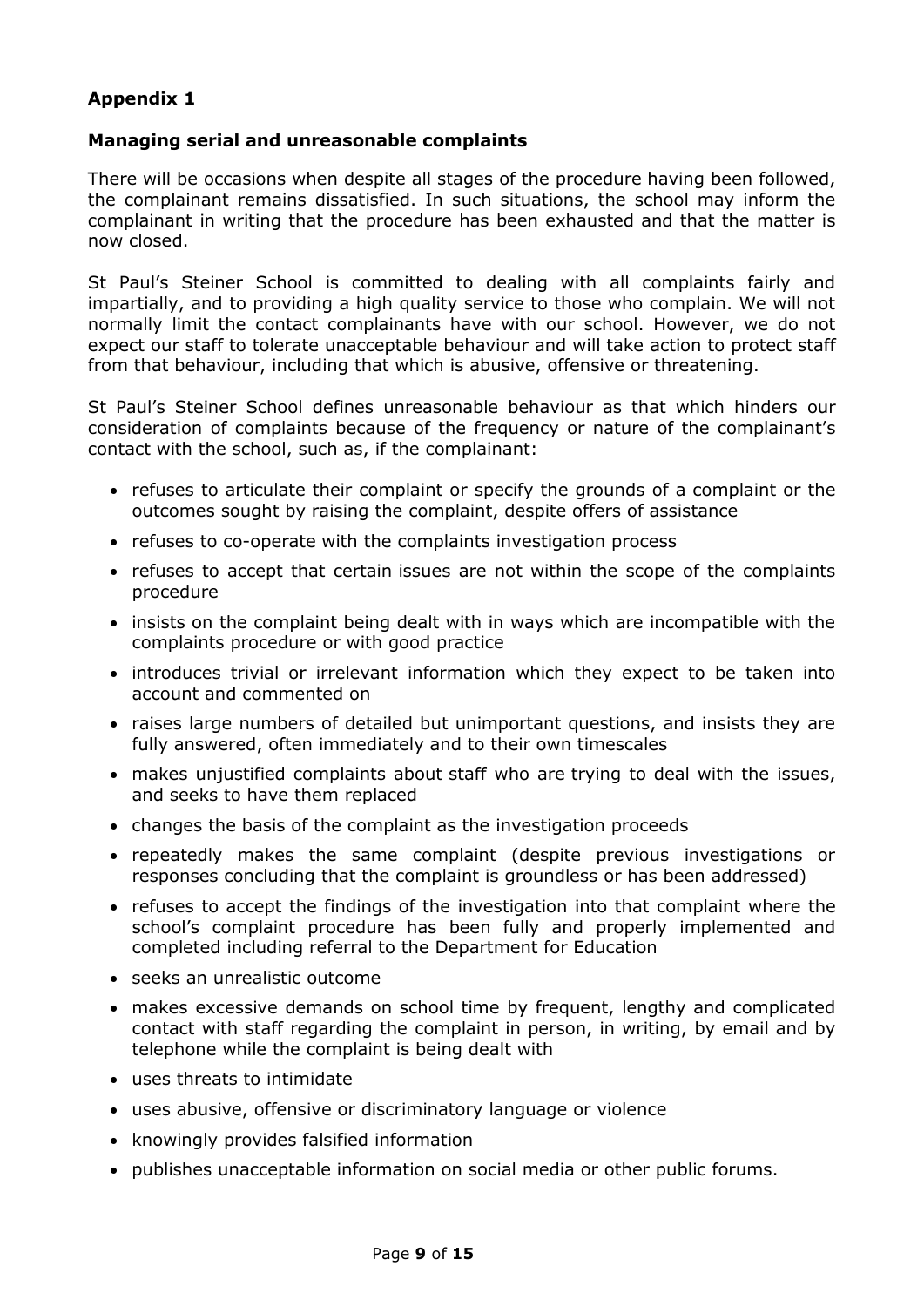Complainants should try to limit their communication with the school that relates to their complaint, while the complaint is being progressed. It is not helpful if repeated correspondence is sent (either by letter, phone, email or text), as it could delay the outcome being reached.

Whenever possible, the headteacher or Chair of trustees will discuss any concerns with the complainant informally before applying an '*unreasonable'* marking. Serious degree and display of several of the unreasonable behaviours may breach the Parent contract and the Required Withdrawal policy will be used.

#### **When to stop responding**

The decision to stop responding should never be taken lightly, but it may be necessary in the following circumstances:

- the school has taken every reasonable step to address the complainant's concerns
- the complainant has been given a clear statement of your position and their options
- the complainant contacts you repeatedly, making substantially the same points each time

The decision will be made in writing to the complainant.

In response to any serious incident of aggression or violence, we will immediately inform the police and communicate our actions in writing. This may result in the use of required withdrawal policy.

Schools are private places. The public has no automatic right of entry. Headteacher and trustee bodies will therefore need to act to ensure they remain a safe place for pupils, staff and other members of their community.

If an individual's behaviour is a cause for concern, they can be asked to leave school premises. In some cases, individuals can be barred from entering school premises. We will always give the individual the opportunity to formally express their views on a decision to bar.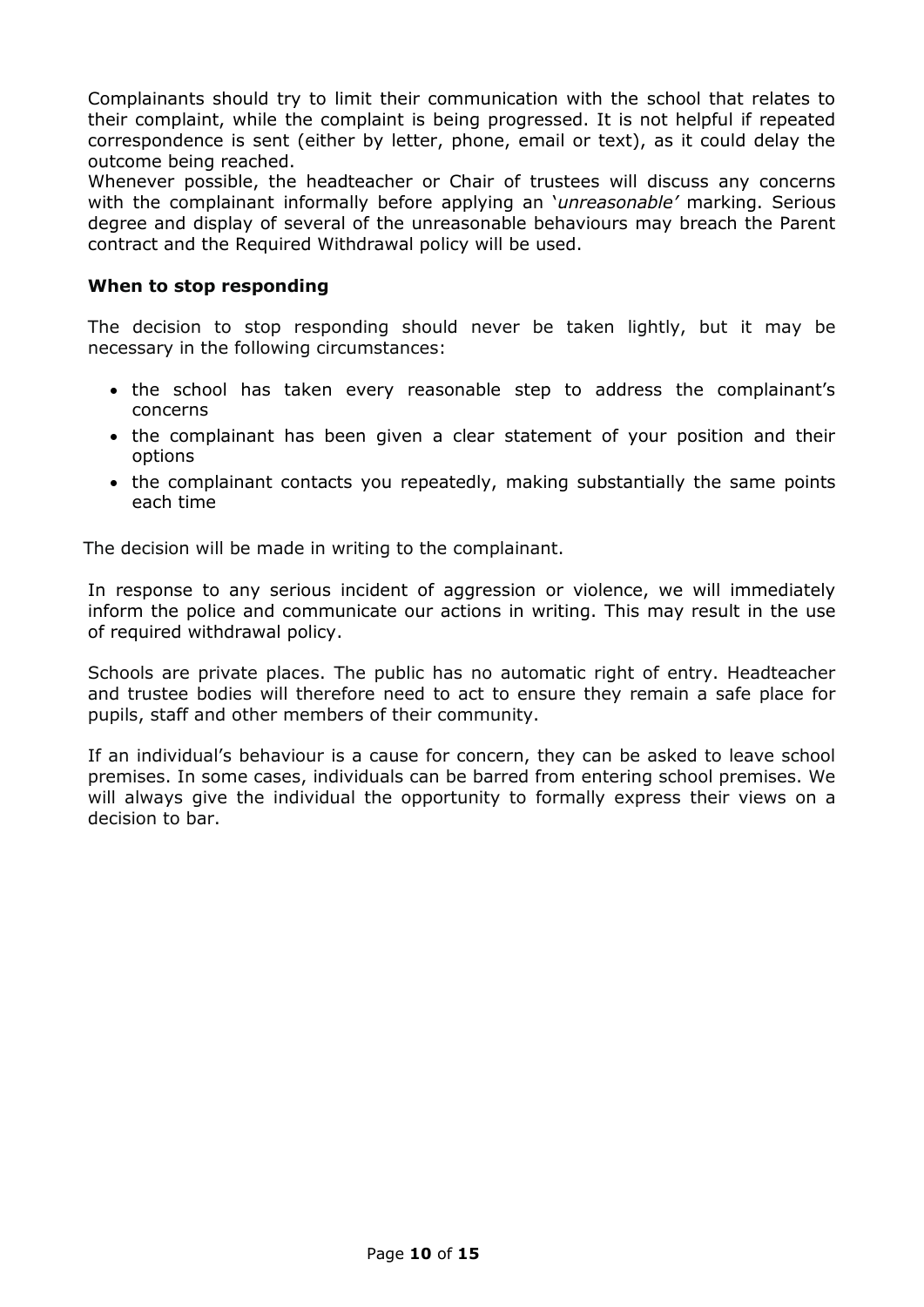## **Complaint Form**

Please complete and return to Anna Retsler the *head teacher / Clerk / complaints coordinator / designated trustee* who will acknowledge receipt and explain what action will be taken.

| <b>Your name:</b>                                                                                              |
|----------------------------------------------------------------------------------------------------------------|
| Pupil's name (if relevant):                                                                                    |
| Your relationship to the pupil (if relevant):                                                                  |
| <b>Address:</b>                                                                                                |
| <b>Postcode:</b><br>Day time telephone number:<br><b>Evening telephone number:</b><br><b>Email address:</b>    |
| Please give details of your complaint, including whether you have spoken<br>to anybody at the school about it. |
|                                                                                                                |
|                                                                                                                |
|                                                                                                                |
|                                                                                                                |
|                                                                                                                |
|                                                                                                                |
|                                                                                                                |
|                                                                                                                |
|                                                                                                                |
|                                                                                                                |
|                                                                                                                |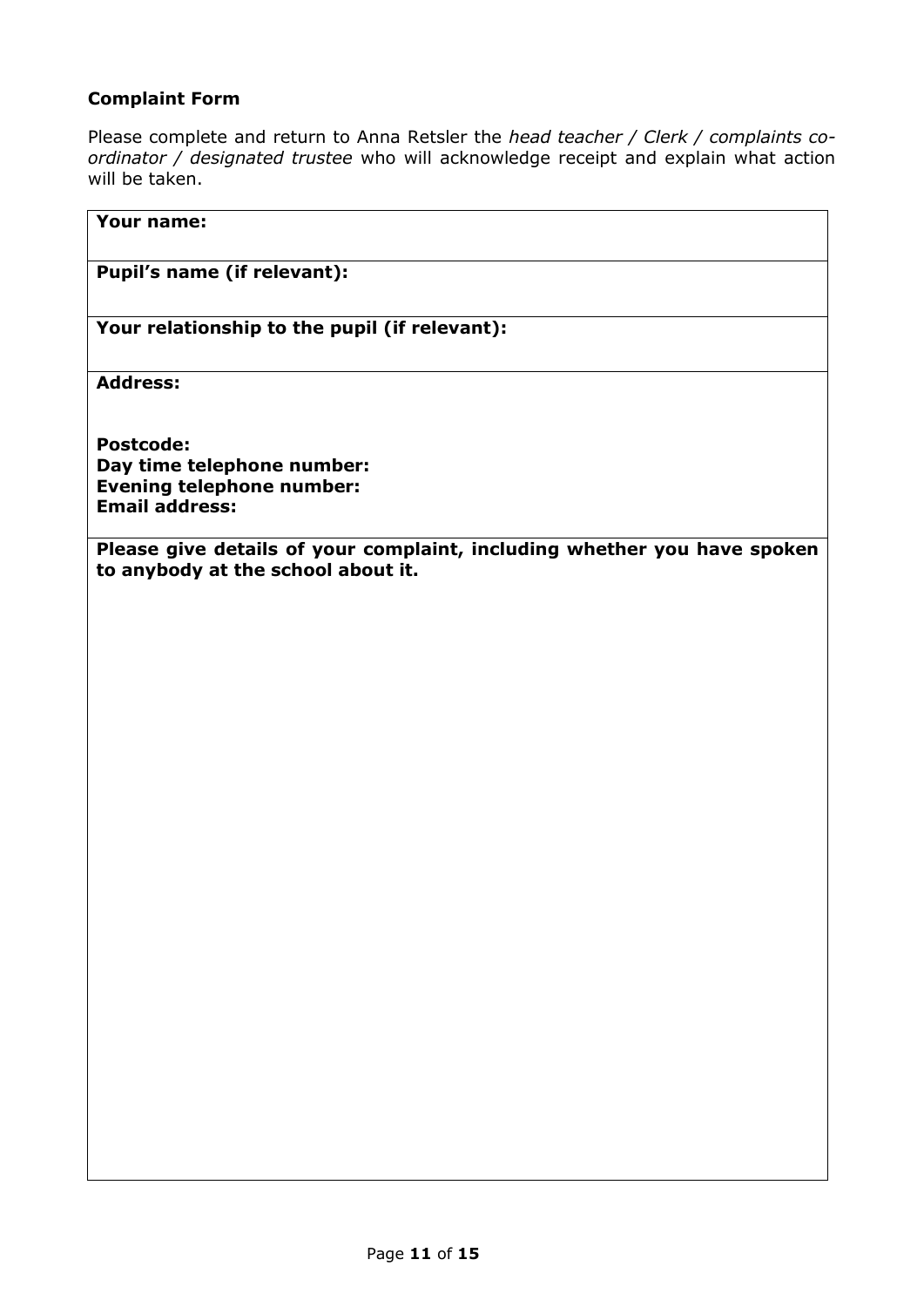| What actions do you feel might resolve the problem at this stage? |  |  |  |  |
|-------------------------------------------------------------------|--|--|--|--|
|-------------------------------------------------------------------|--|--|--|--|

**Are you attaching any paperwork? If so, please give details.**

## **Signature:**

**Date:**

**Official use**

**Date acknowledgement sent:**

## **By who:**

## **Complaint referred to:**

### **Action taken:**

**Date:**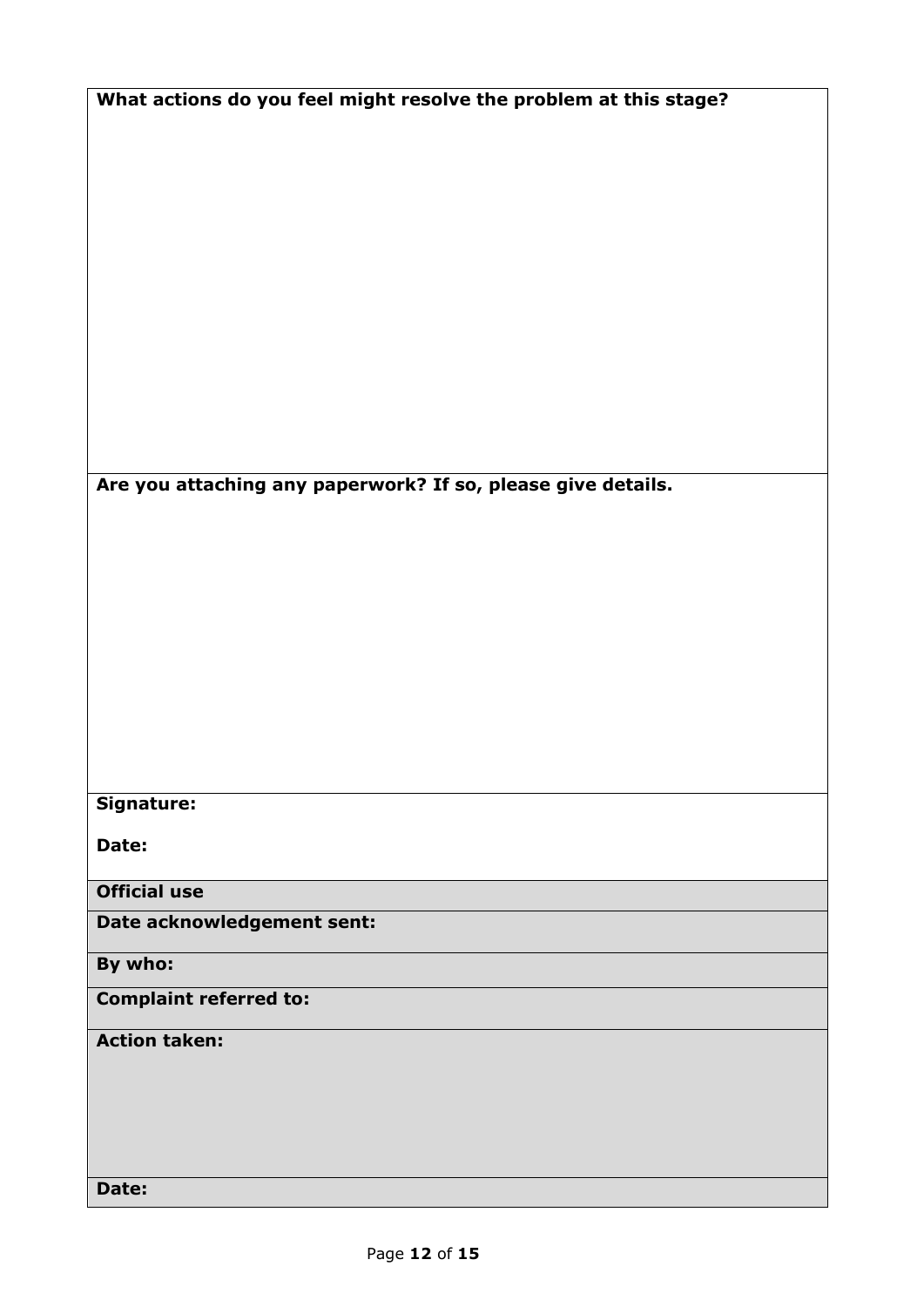## **Roles and Responsibilities**

#### **Complainant**

The complainant will receive a more effective response to the complaint if they:

- explain the complaint in full as early as possible
- co-operate with the school in seeking a solution to the complaint
- respond promptly to requests for information or meetings or in agreeing the details of the complaint
- ask for assistance as needed
- treat all those involved in the complaint with respect
- refrain from publicising the details of their complaint on social media and respect confidentiality.

#### **Investigator**

The investigator's role is to establish the facts relevant to the complaint by:

- providing a comprehensive, open, transparent and fair consideration of the complaint through:
	- o sensitive and thorough interviewing of the complainant to establish what has happened and who has been involved
	- o interviewing staff and children/young people and other people relevant to the complaint
	- o consideration of records and other relevant information
	- o analysing information
- liaising with the complainant and the complaints co-ordinator as appropriate to clarify what the complainant feels would put things right.

The investigator should:

- conduct interviews with an open mind and be prepared to persist in the questioning
- keep notes of interviews or arrange for an independent note taker to record minutes of the meeting
- ensure that any papers produced during the investigation are kept securely pending any appeal
- be mindful of the timescales to respond
- prepare a comprehensive report for the head teacher or complaints committee that sets out the facts, identifies solutions and recommends courses of action to resolve problems.
- The head teacher or complaints committee will then determine whether to uphold or dismiss the complaint and communicate that decision to the complainant, providing the appropriate escalation details.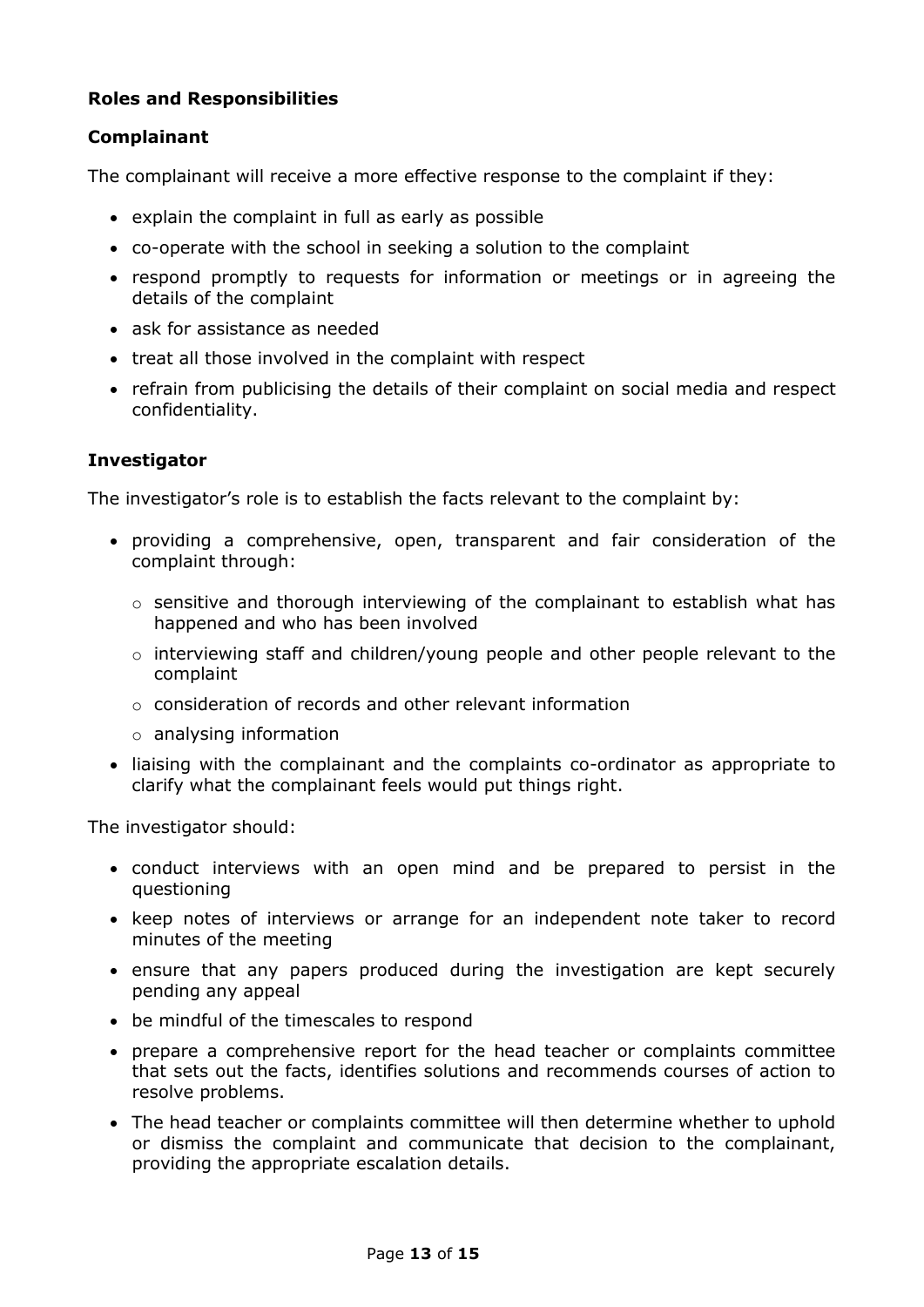## **Complaints Co-ordinator**

(this could be the head teacher / designated complaints trustee or other staff member providing administrative support)

The complaints co-ordinator should:

- ensure that the complainant is fully updated at each stage of the procedure
- liaise with staff members, head teacher, Chair of Trustees or the Clerk and to ensure the smooth running of the complaints procedure
- be aware of issues regarding:
	- $\circ$  sharing third party information
	- $\circ$  additional support. This may be needed by complainants when making a complaint including interpretation support
- keep records.

## **Clerk to the Trustee Body**

The Clerk is the contact point for the complainant and the committee and should:

- ensure that all people involved in the complaint procedure are aware of their legal rights and duties, including any under legislation relating to school complaints, education law, the Equality Act 2010, the Freedom of Information Act 2000, the Data Protection Act (DPA) 2018 and the General Data Protection Regulations (GDPR)
- set the date, time and venue of the meeting, ensuring that the dates are convenient to all parties (if they are invited to attend) and that the venue and proceedings are accessible
- collate any written material relevant to the complaint (for example: stage 1 paperwork, school and complainant submissions) and send it to the parties in advance of the meeting within an agreed timescale
- record the proceedings
- circulate the minutes of the meeting
- notify all parties of the committee's decision.

## **Committee Chair**

The committee's chair, who is nominated in advance of the complaint meeting, should ensure that:

- both parties are asked (via the Clerk) to provide any additional information relating to the complaint by a specified date in advance of the meeting
- the meeting is conducted in an informal manner, is not adversarial, and that, if all parties are invited to attend, everyone is treated with respect and courtesy
- complainants who may not be used to speaking at such a meeting are put at ease.
- the remit of the committee is explained to the complainant
- written material is seen by everyone in attendance, provided it does not breach confidentiality or any individual's rights to privacy under the DPA 2018 or GDPR.